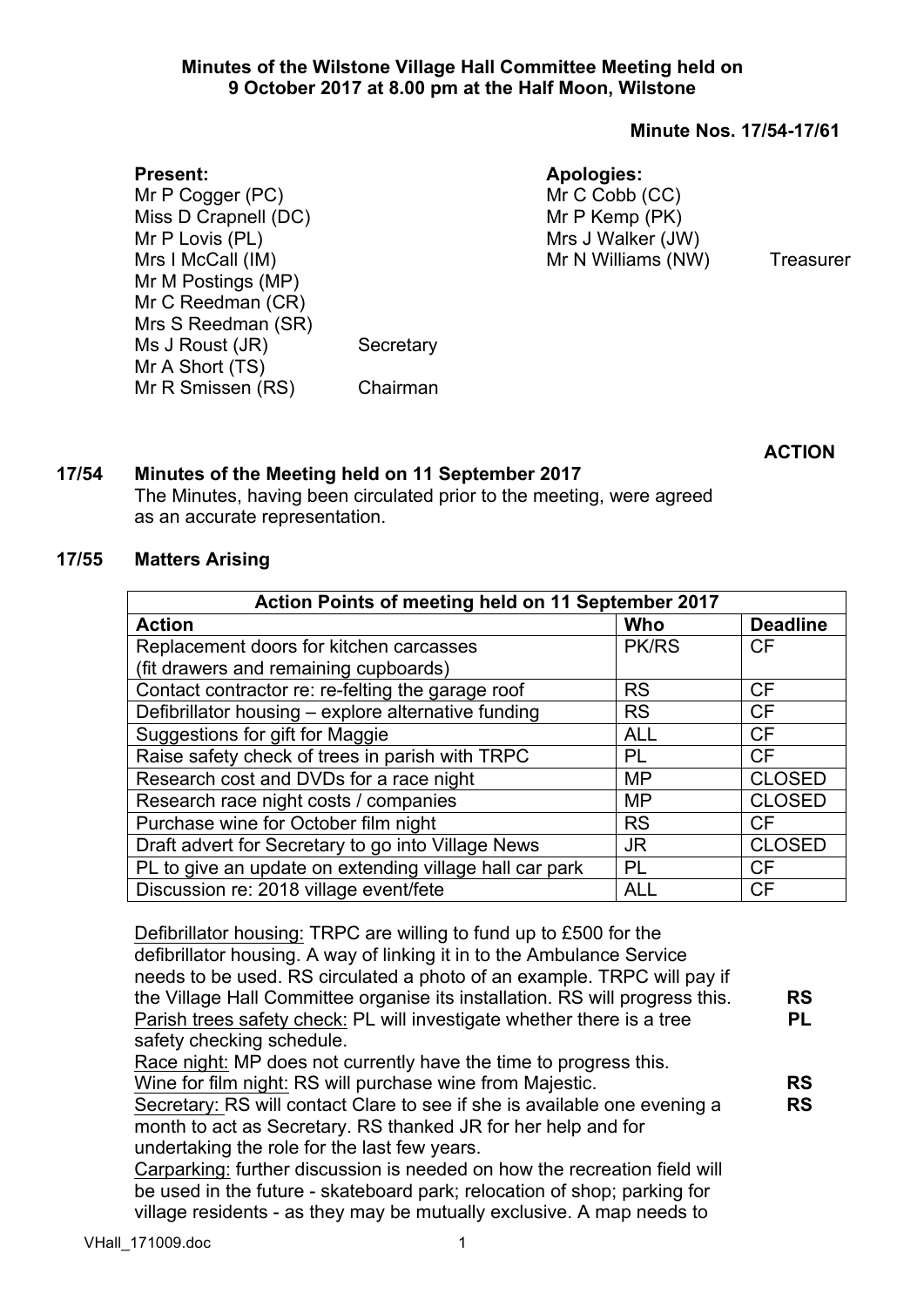be drawn up of the area.

## **17/56 Treasurer's Report**

Nothing exceptional to report.

PL raised the issue that Long Marston hall is not self-funding - Victory Hall has been given some money to pay for repairs. He asked if anyone from WVHC would be willing to attend a meeting to share best practice with Cecilia Hall and Victory Hall. Hertfordshire County Council have online leaflets outlining how to run a successful village hall on their website.

| <b>Balances</b>                          | 14 October 2017 |                                             |
|------------------------------------------|-----------------|---------------------------------------------|
| Current                                  | £<br>705.28     |                                             |
| Deposit                                  | 19,058.79       |                                             |
| <b>Money Market</b>                      | 7,000.00        |                                             |
| Petty cash                               | 979.91          | includes £410.00 Film<br>Night1 ticket cash |
| Awaiting paying in                       | 426.00          |                                             |
|                                          | 28,169.98       |                                             |
| <b>Outstanding bills</b>                 | 0.00            |                                             |
| Unpaid cheques                           | 0.00            |                                             |
| <b>Total funds</b>                       | 28,169.98       |                                             |
| Approx. profit<br>current financial year | 4,400.00        |                                             |

## **17/57 Website**

Nothing to report.

#### **17/58 Future Events**

**Film Nights** – 20 October, 17 November, 15 December, 19 January, 16 February, 16 March. The first three films are: *Their Finest, Hidden Figures* and *La La Land*. All bookings have been made with Arts Alive. Any help setting up the

hall on film nights will be gratefully received. If Jill and Peter Walker do move, PC has expressed an interest in taking over the film nights.

**ALL**

**Arts and Crafts Day –** will take place on Sunday 15 October.

**Barn Dance** – will take place in February. There will not be a bar and tickets will be limited to 60.

**Village Event 2018** – it would be a shame not to have an event of some kind next year. DC will draft an article to go in the Village News asking for ideas.

**DC**